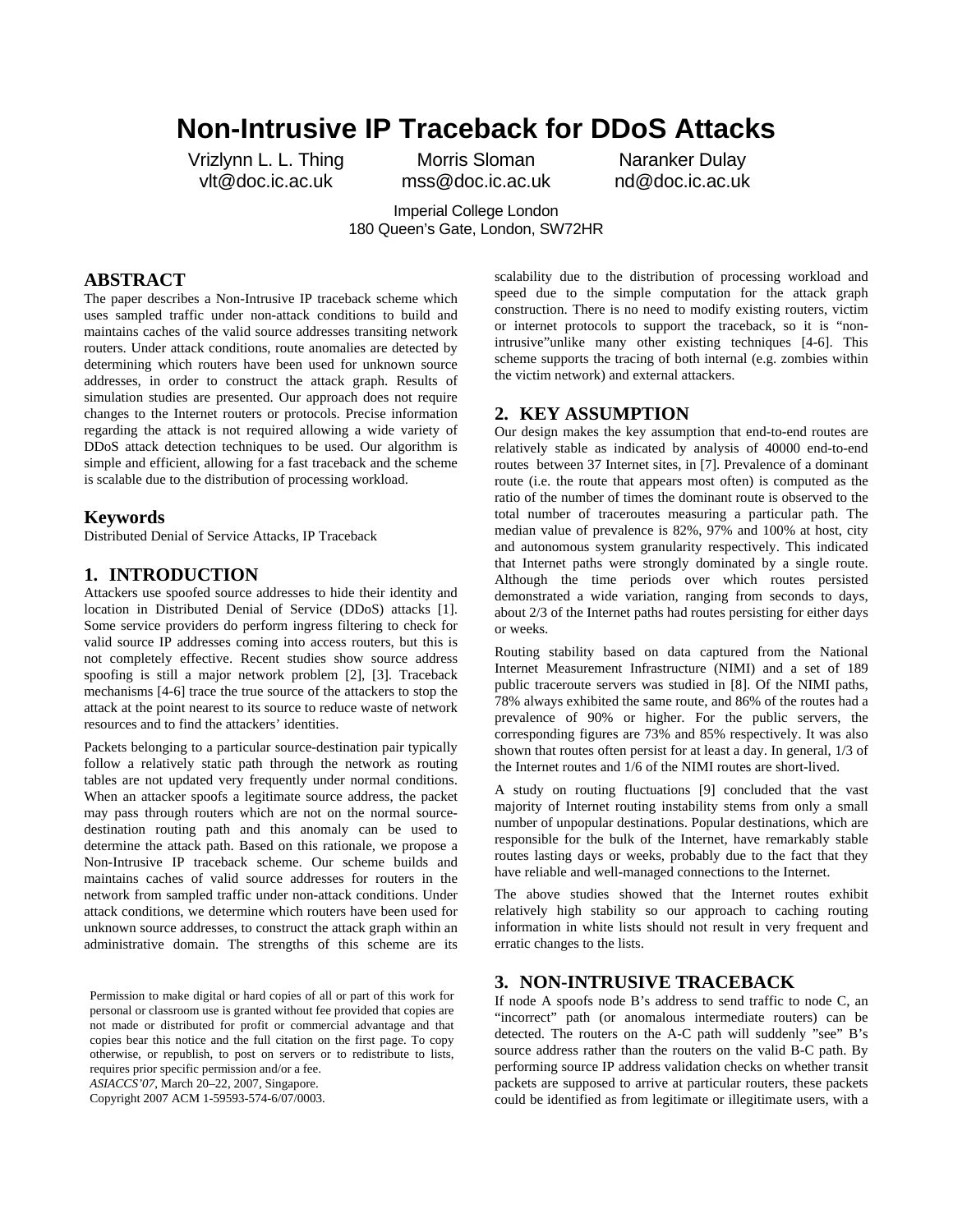low false positive rate. Therefore, even seemingly legitimate packets, used in attacks would still be traceable.

In our scheme, network routers use standard flow sampling and reporting mechanisms such as Netflow [10] and IPFIX [11, 12], to update their assigned White List (WL) caching device. The required fields of the flow include the source and destination addresses from the original data packets. Each cached record consists of the above fields, the address of the router that sent the data and the time of receipt to expire the record.

The WL caching devices will update the white lists for the routers during the learning stage, i.e. only when there is no ongoing DDoS attack, to prevent spoofed source addresses from being included in the caches. We assume a DDoS attack would be detected using mechanisms such as TCP SYN flood [13]. During the attack, traffic sampling from the routers is still sent to the WL caches, but the white list generation and updates are suspended upon attack detection. The WL caching devices search for mismatches between the sampled traffic and cache data. These anomalies are sent to the Traceback Manager to generate the attack graphs.

One of the main goals of traceback is to locate the points closest to the attack sources in order to mitigate the attack by effective filtering or rate-limiting. Therefore, instead of having coverage of all routers within a domain such as a campus network, it is suffice to perform monitoring at strategic points such as nodes in the network where incoming and outgoing traffic will definitely traverse. To pin-point the strategic points, we classify attackers into internal (e.g. zombies within the victim network) or external. Ingress routers are the strategic points to perform monitoring or traffic sampling to trace external attackers. However, for the internal attackers, we have to know the network topology to perform monitoring on the routers one hop away from the victim. By reducing the number of routers participating in the traffic sampling and flow exporting, the workload and overhead traffic is significantly reduced. This is a very important enhancement considering that traceback is to be performed during the occurrence of a DDoS attack when the victim's network is under heavy load. Another advantage of this scheme is due to the small number of routers involved, a single Traceback Manager with built-in WL caching functionality could be in charge of the whole network, therefore consolidating the information storage and processing at a central point. This would allow faster processing and a global view of the traffic flows in the domain, making it easier to identify anomalous flows.

### **4. DEPLOYMENT CONSIDERATIONS**

Our traceback approach is non-intrusive, in that it is not necessary to make any changes to the routers assisting in the traceback process. Built-in traffic sampling/monitoring and exporting tools in routers could be used to sample and report the required information to the WL caching devices. If such tools are not built in the routers, we can instead make use of monitoring devices by installing them along the network paths.

An important issue is when to suspend the learning process in order to prevent records of the attack traffic flow being included in the white list, thereby corrupting it. The DDoS attack detection mechanism triggers traceback and stops the learning process. As

there will always be a finite delay in detecting an attack, the records of sampled traffic are first written in to a whitelist buffer. The interval for the buffer to confirm entries into the white list cache depends on the attack detection speed. For example, if the attack detection mechanism takes *x* secs and the time to inform the Traceback Manager of the attack takes *y* secs, the buffer flushing interval would be *x*+*y* secs.

In order to estimate white list size, we referred to [14] which shows that Amazon.com experienced 630,000 visitors in a single hour on its busiest day in 2003. By having a white list cache for a protected server in an IPv4 network, each record would need 4 bytes for the source address, 4 for the router and 8 for the tick counts in milliseconds  $= 16$  bytes total which implies 4.8 MB needed to store 30 minutes of white list records.

# **5. SIMULATIONS**



Figure 1: Simulation scenario

We have carried out simulations in ns-2. During the learning phase, nodes generate legitimate traffic to the target/victim and the Traceback Manager builds the white list. When the attack traffic is started, the white list updating is suspended and traceback is started, but the legitimate nodes continue to generate new or existing flows' traffic at a probability (to simulate random traffic).

Figure 1 shows 100 attackers and 120 legitimate nodes. The attackers send attack traffic with randomly spoofed addresses in the range of 1 to 10000 (which includes the addresses of legitimate nodes). The strategic points are R1, R2, R3 and R4, which are the entry points to the network. The links from the legitimate nodes and the attackers into the network are set to 10Mbps with a propagation delay of 30ms to reflect the Internet delays. The internal links are set to 100Mbps with a propagation delay of 10ms. During the learning phase, each of the legitimate nodes, N1 to N100, sent traffic to the victim V at the rate of 5 pkts/sec. R1 to R4 sampled traffic at a probability of 0.01 and sent them to the Traceback Manager. The learning period was set to 20 secs. We ran 3 sets of simulations and the attacks were started at the  $20<sup>th</sup>$  sec with rates of 20, 50 or 100 pkts/sec, per attack node. During the attack, all the legitimate nodes (including N101 to N120 which were simulating new legitimate requests) generated